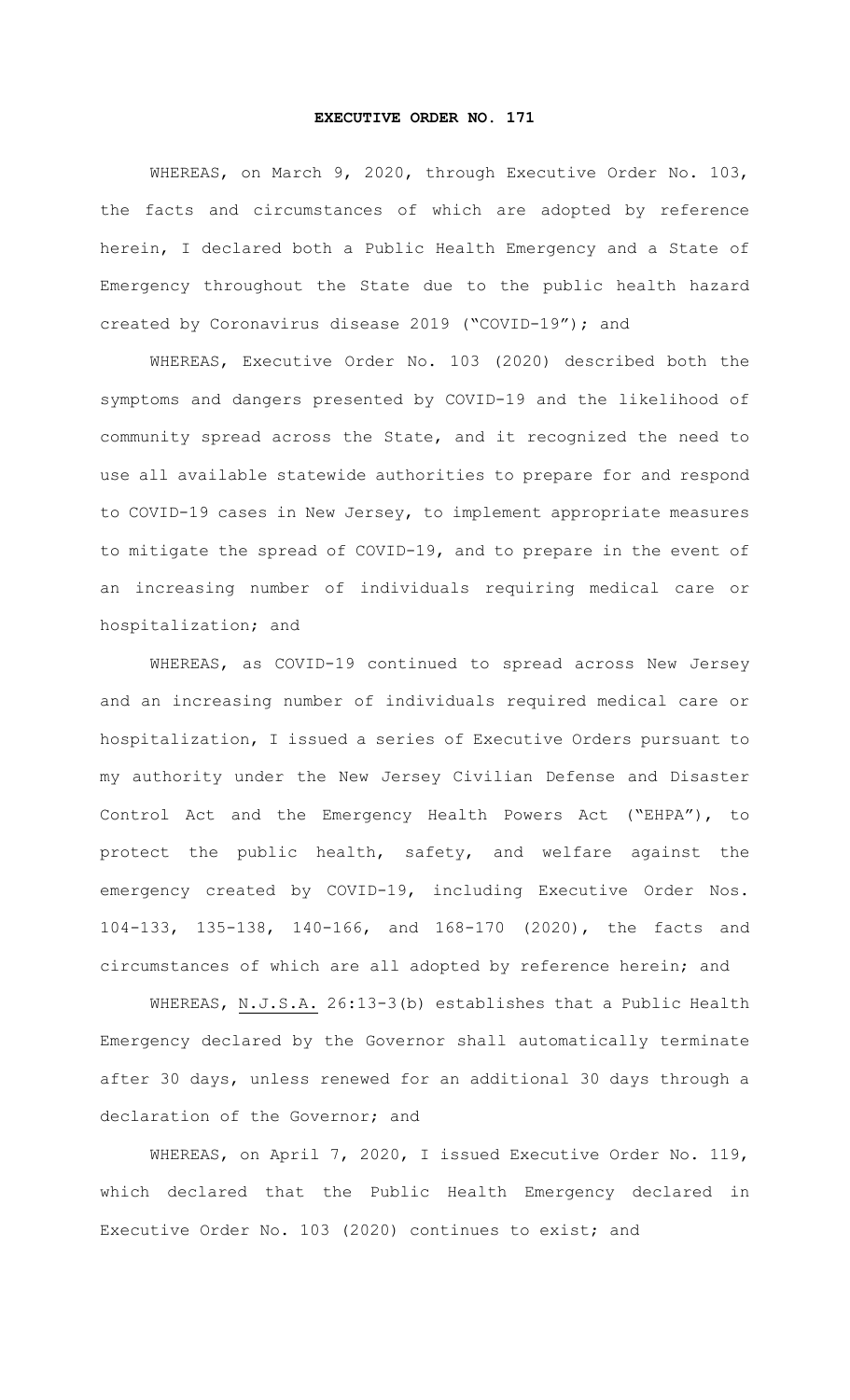WHEREAS, on May 6, 2020, I issued Executive Order No. 138, which declared that the Public Health Emergency declared in Executive Order No. 103 (2020) continues to exist; and

WHEREAS, on June 4, 2020, I issued Executive Order No. 151, which declared that the Public Health Emergency declared in Executive Order No. 103 (2020) continues to exist; and

WHEREAS, on July 2, 2020, I issued Executive Order No. 162, which declared that the Public Health Emergency declared in Executive Order No. 103 (2020) continues to exist; and

WHEREAS, through Executive Order Nos. 119, 138, 151, and 162 (2020), I declared that all Executive Orders and Administrative Orders adopted in whole or in part in response to the COVID-19 Public Health Emergency remained in full force and effect; and

WHEREAS, since the Public Health Emergency was renewed on July 2, 2020, at which time there were over 171,000 positive cases of COVID-19 in New Jersey, the COVID-19 outbreak has continued to present a public health hazard in New Jersey, in the region, and across the United States; and

WHEREAS, as of July 31, 2020, according to the World Health Organization, there were over 17,106,000 confirmed cases of COVID-19 worldwide, with over 668,000 of those cases having resulted in death; and

WHEREAS, as of July 31, 2020, according to the Centers for Disease Control and Prevention (CDC), there were over 4,473,000 confirmed cases of COVID-19 in the United States, with over 151,000 of those cases having resulted in death; and

WHEREAS, as of July 31, 2020, there were over 181,000 positive cases of COVID-19 in New Jersey, with at least 13,944 of those cases having resulted in death; and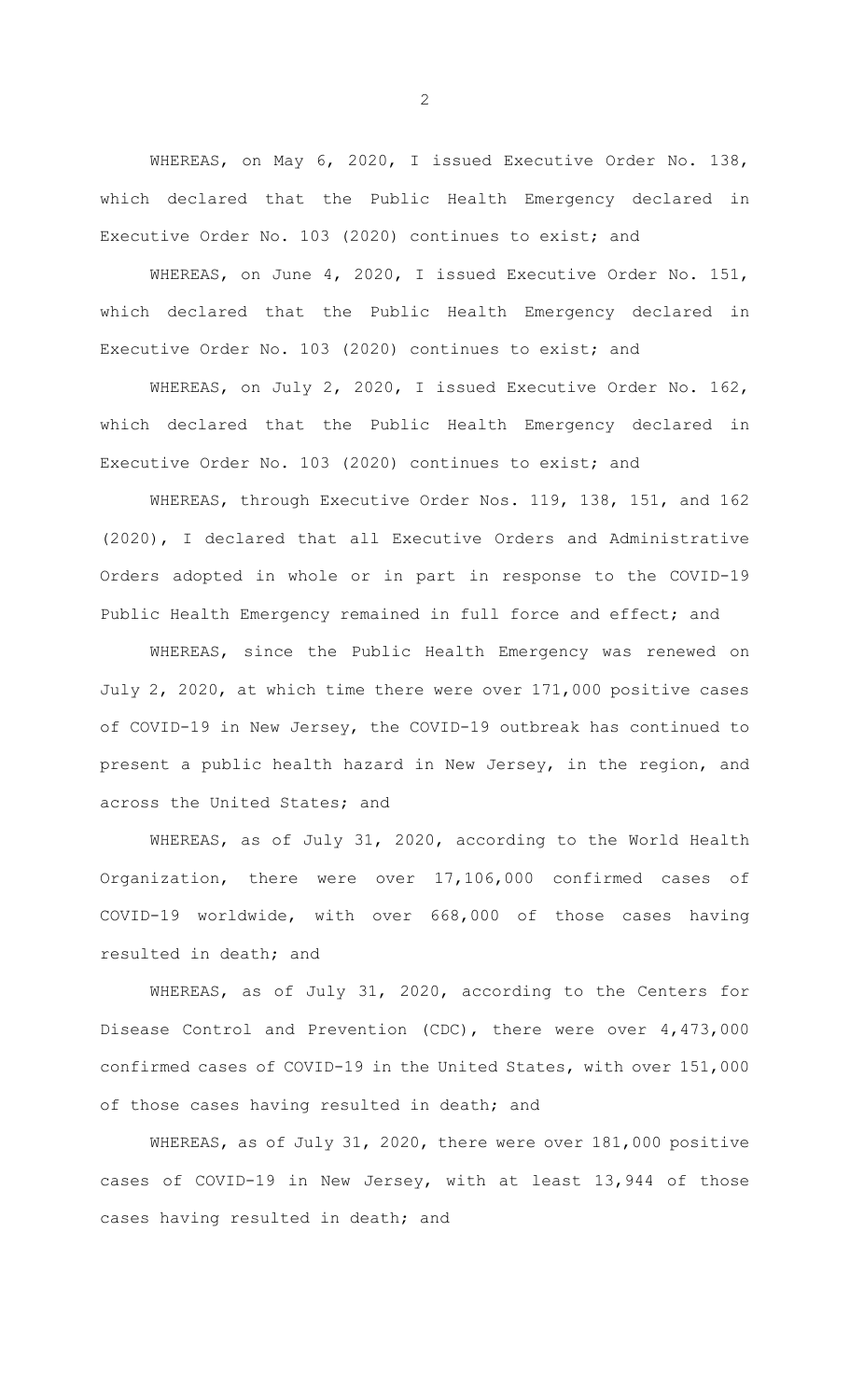WHEREAS, there have been positive cases of COVID-19 in every county in New Jersey, and there have been deaths relating to COVID-19 in every county in New Jersey; and

WHEREAS, due to the significant emergency measures the State has taken in response to COVID-19, there has now been a decrease in the rate of reported new cases of COVID-19 in New Jersey, in the total number of individuals being admitted to hospitals for COVID-19, and in the rate of reproduction for COVID-19 infections in New Jersey; and

WHEREAS, given the progress the State has made based on these emergency measures and after consultation with officials from the Department of Health ("DOH"), I announced a multi-stage New Jersey's Road Back Plan (the "Plan") for the methodical and strategic reopening of businesses and activities based on scientific data and metrics concerning the level of disease transmission risk and essential classification; and

WHEREAS, in line with the Plan, the State has been able to relax a number of restrictions, each time tailored to the relative risk the activity presents, and additional restrictions on outdoor and indoor recreational and entertainment businesses have been lifted over the past several months; and

WHEREAS, even as the rate of reported new cases of COVID-19 decreases, the ongoing risks presented by COVID-19 mean that many of the State's current measures must remain in place, both to reduce additional new infections and to save lives; and

WHEREAS, the fact that the spread of COVID-19 has been limited by the State's emergency measures does not in any way suggest that the ongoing public health emergency has dissipated, because absent social distancing measures, public health experts anticipate that the spread of COVID-19 would again significantly increase; and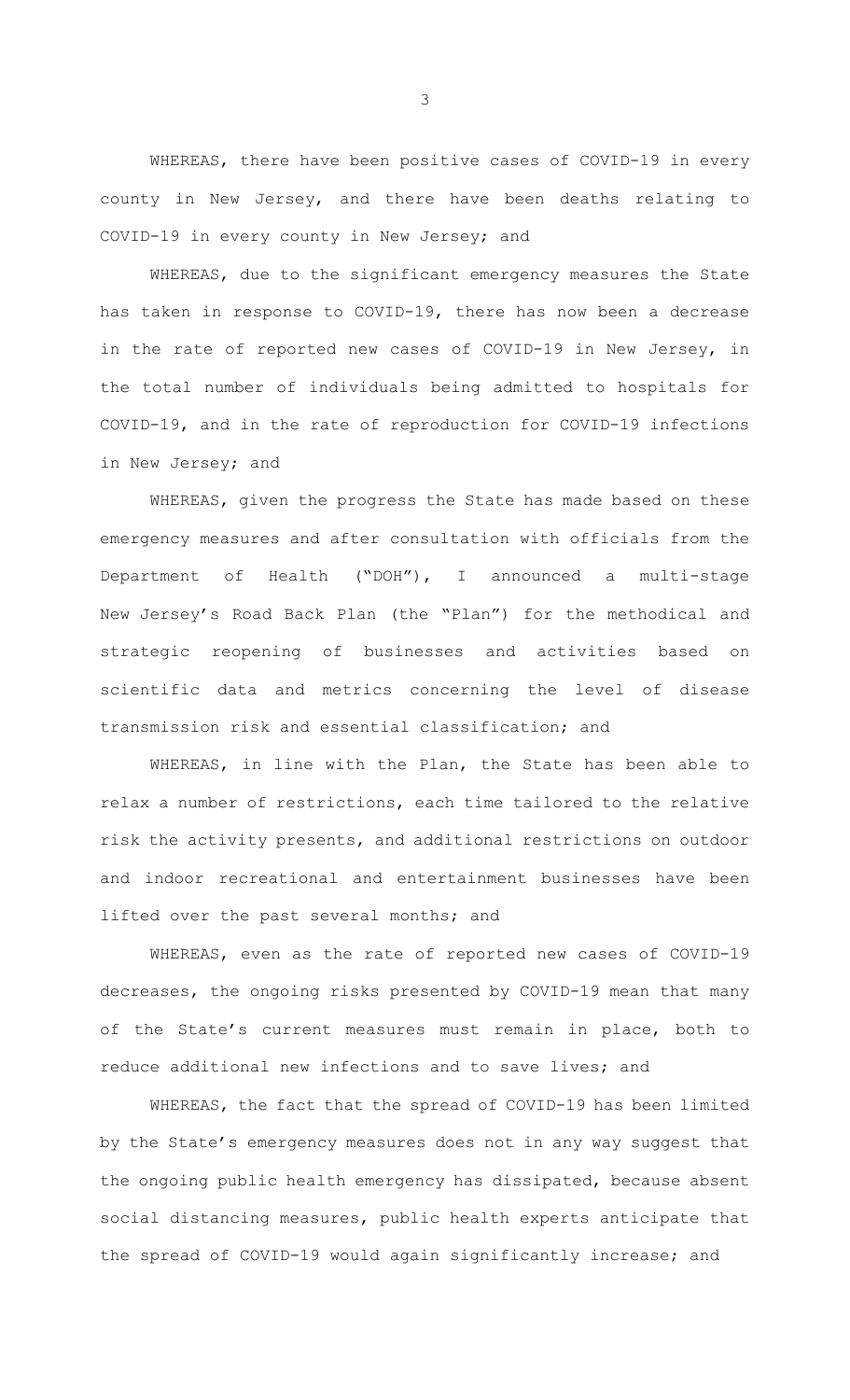WHEREAS, the renewal of the declaration of the ongoing public health emergency is necessary to allow the State to continue with the Plan to allow for the methodical and strategic reopening of the State, consistent with the State's authority under the Emergency Health Powers Act; and

WHEREAS, the renewal of the declaration of the ongoing public health emergency is also necessary to ensure that the State can swiftly respond to take all appropriate actions should the rate of reported new cases of COVID-19 in New Jersey, number of individuals being admitted to hospitals for COVID-19, or rate of reproduction for COVID-19 infections in New Jersey increase once more, as we are now seeing in numerous states across the country; and

WHEREAS, the spread of COVID-19 has greatly strained the resources and capabilities of county and municipal governments, including public health agencies, that provide essential services for containing and mitigating the spread of contagious diseases, and the situation is too large in scope to be handled entirely by the normal county and municipal operating services; and

WHEREAS, the facts as set forth above and consultation with the Commissioner of DOH confirm that the spread of COVID-19 in New Jersey constitutes an ongoing public health hazard that threatens and presently endangers the health, safety, and welfare of the residents of one or more municipalities or counties of the State, and it is necessary and appropriate to take action against this public health hazard to protect and maintain the health, safety, and welfare of New Jersey residents and visitors; and

WHEREAS, the facts as set forth above and consultation with the Commissioner of DOH confirm that there exists a public health emergency in the State; and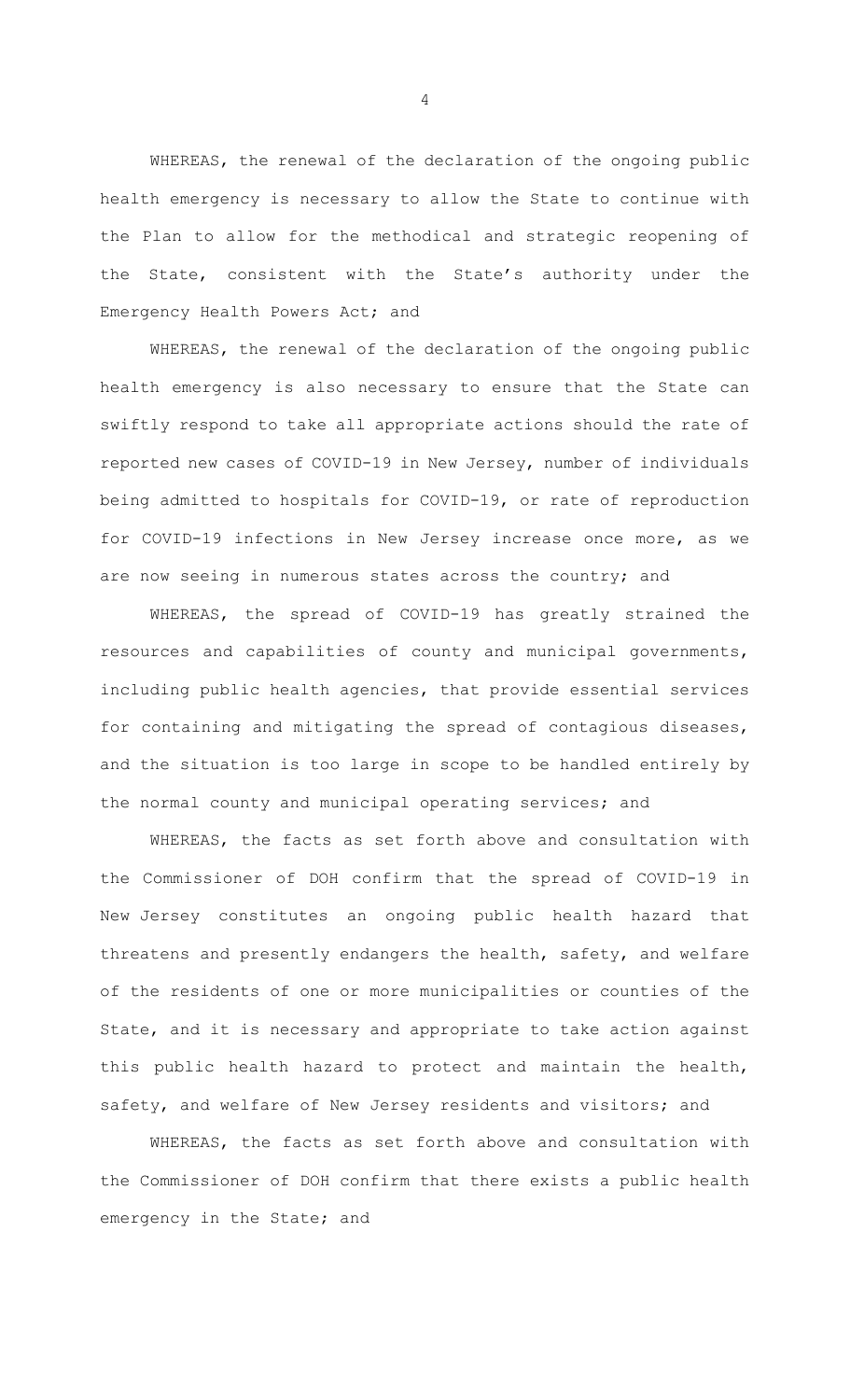WHEREAS, the Constitution and statutes of the State of New Jersey, particularly the provisions of N.J.S.A. 26:13-1 et seq., N.J.S.A. App. A: 9-33 et seq., N.J.S.A. 38A:3-6.1, and N.J.S.A. 38A:2-4 and all amendments and supplements thereto, confer upon the Governor of the State of New Jersey certain emergency powers, which I have invoked;

NOW, THEREFORE, I, PHILIP D. MURPHY, Governor of the State of New Jersey, by virtue of the authority vested in me by the Constitution and by the Statutes of this State, do hereby DECLARE and PROCLAIM that the Public Health Emergency declared in Executive Order No. 103 (2020) pursuant to the EHPA, N.J.S.A. 26:13-1, et seq., continues to exist throughout the State of New Jersey, and I hereby ORDER and DIRECT:

1. All Executive Orders adopted in whole or in part based on the authority under the EHPA to respond to the Public Health Emergency presented by the COVID-19 outbreak remain in full force and effect.

2. All actions taken by any Executive Branch departments and agencies in whole or in part based on the authority under the EHPA to respond to the Public Health Emergency presented by the COVID-19 outbreak, or in whole or in part based on authority delegated by any Executive Orders described in Paragraph 1 of this Order, including but not limited to any Administrative Orders, remain in full force and effect.

3. For purposes of this Order, "Executive Branch departments and agencies" shall mean any of the principal departments in the Executive Branch of State government and any agency, authority, board, bureau, commission, division, institution, office, or other instrumentality within or created by any such department, and any independent State authority,